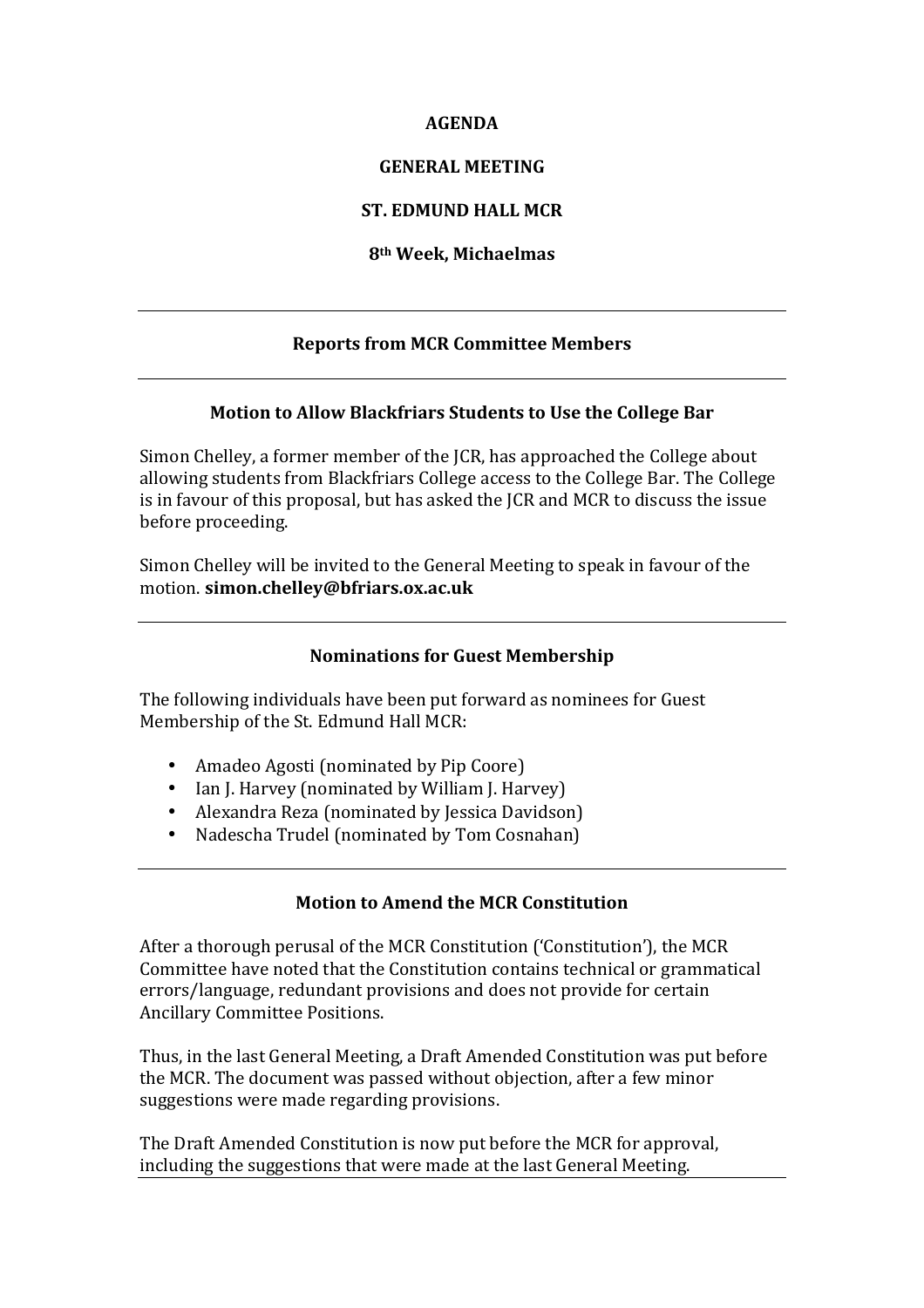A copy of the Draft Amended Constitution is attached for the perusal of the MCR.

# **Motion to Adopt Governing Document for the MCR Ultra Vires Charity Fund**

It is proposed that the MCR adopt a Governing Document for the St. Edmund Hall MCR Ultra Vires Charity Fund (hereinafter 'the Governing Document' or 'GD'). The GD has been modeled after the existing "St. Edmund Hall Ultra Vires Charity Fund" document, used by the JCR. The object of the GD shall be to organize the management of the MCR Ultra Vires Fund.

A copy of the document is attached for the perusal of the MCR, as **Appendix I**.

# **Motion to Support Scholarships for Refugees**

The MCR has been contacted by the Oxford Students Refugees Council to put a motion before the General Meeting of the MCR supporting scholarships for refugees.

The following documents have been attached, as **Appendix II** and **Appendix III**, respectively:

- Motion as drafted by the Oxford Students Refugees Council
- Statement in favour of the Motion

# **Motion to Introduce Priority booking for Ordinary Members at Christmas and Trinity Dinners**

Tom Verbiest and Benjamin Reed have put forward the following:

"Ideally there would be enough places so that all MCR Ordinary members, MCR Guest members and additional guests of members could attend the MCR Christmas and Trinity dinners. This year the committee did an excellent job increasing the number of places. However, there has been a consistent oversubscription to these events over the years, resulting in a lot of disappointment for Teddy Hall students who missed out.

We propose a new system for booking these events: Firstly, the event is opened up to MCR Ordinary members, without the option to book a guest; then, after a period of at least 24 hours, an option to book on guests is opened.

The advantage of this system is that it gives first booking priority to MCR students at St. Edmund Hall, whilst allowing the option of guests to attend providing there are remaining spaces. In previous years, due to over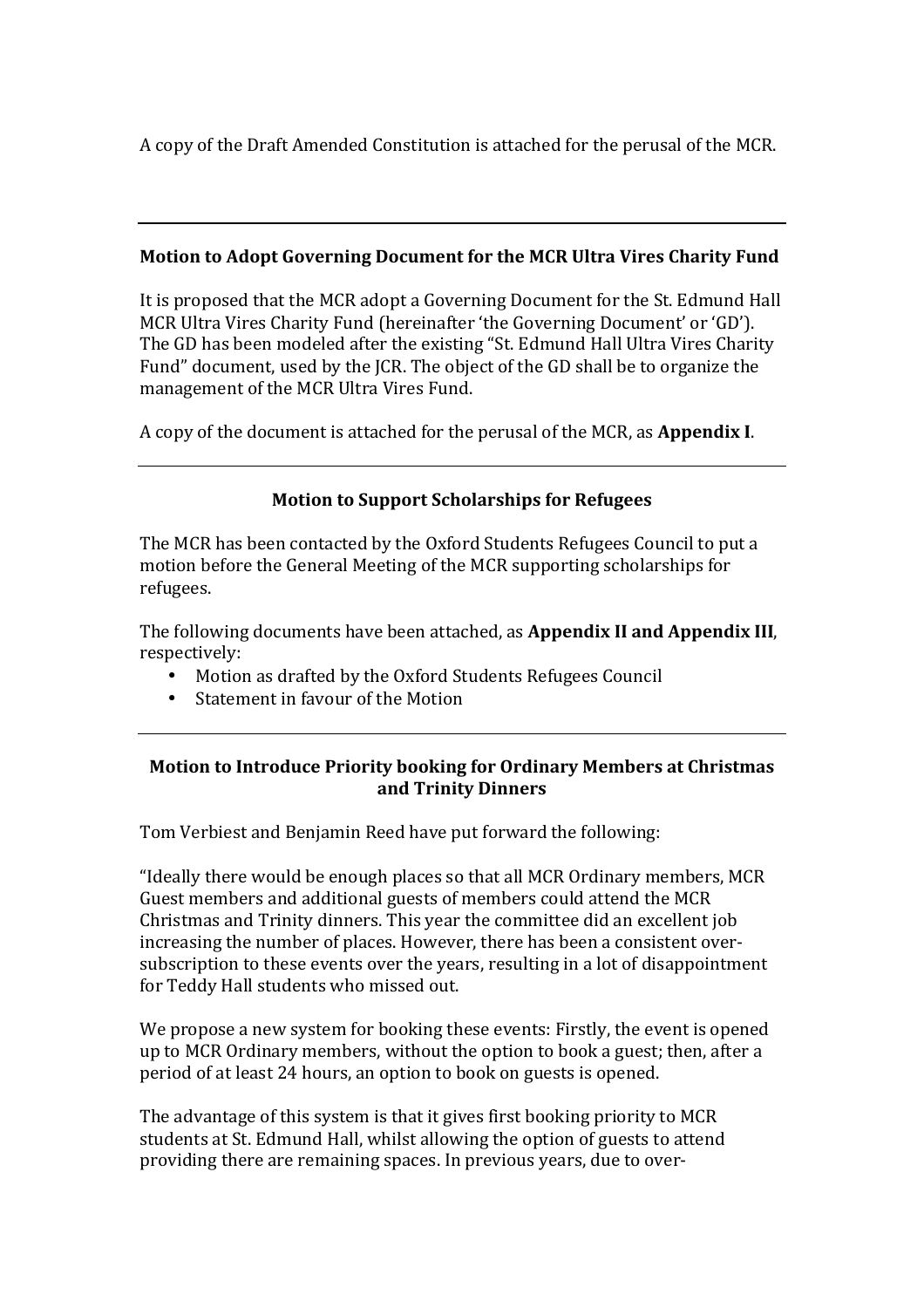subscription, non-student guests have taken places away from students (some of whom may only have one opportunity to attend the particular event).

It has been argued that MCR guest members should have equal priority to these events, as they pay an annual fee of  $£30$  to the MCR. MCR guest members are able to attend all MCR provided events, and have access to the MCR. However, the Christmas and Trinity dinners are different from the usual MCR events because they are principally provided by college and the college catering facilities. Students pay (directly or via scholarships) thousands of pounds in college fees for use of college facilities. Prices for college dinners are kept low through massive college subsidisation (tens of thousands of pounds per annum). We would therefore argue that the comparatively nominal fee paid to the MCR by guest members does not provide a strong enough case for the same priority as St Edmund Hall students to these college-provided dinners"

## **Motion to Restrict Christmas Dinner and Trinity dinner to MCR members, including MCR guest members.**

The following Motion has been put on the Agenda by Linde Wester:

Christmas and Trinity dinner have been oversubscribed for the last few years. I propose a no-guest policy, to ensure that in the future there is enough space for all MCR members who want to attend the dinner. From the e-mails I have received, it appears that a significant part of the MCR finds it important to be able to bring their partner to these dinners. To accommodate this, these people can nominate their partner to be an MCR guest member.

The following are put forward as points in support of this motion:

- In my opinion the MCR Christmas dinner and Trinity dinner should be special events for MCR members to spend with each other, in contrast to normal dinners that are always open to guests.

- Many guest members are active members of the MCR, they are all brought in by MCR members who value their presence at events, and the MCR has voted for them to be part of our community. Guest members pay the same fees to the MCR as ordinary members.

- It is possible to bring other guests to any formal hall, and even to high table, so there are plenty of alternatives to take guests who are not part of the MCR to college dinners.

- It is not possible to police a partner-only guest policy.

- It will clarify the status of the MCR guest membership. At the moment anyone can come to most MCR and college events. That means that there is not much incentive to become a guest member and pay MCR fees.

- In case that this increases the number of MCR guest members, that means that there will be more money paid into the MCR account.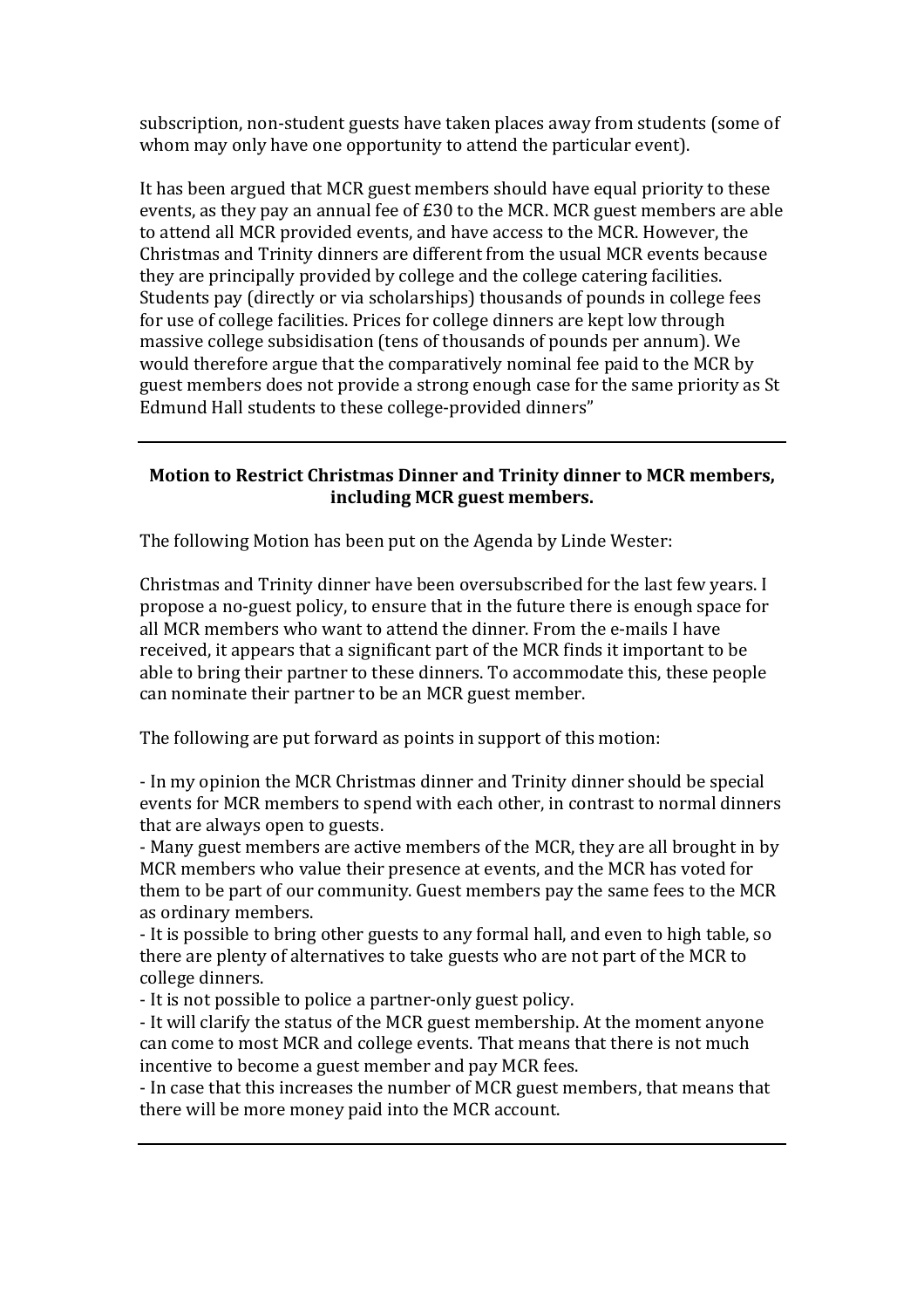## **Motion(s) to Support the following Charities/Organizations through** monies in the MCR Ultra Vires Charity Fund

- 1. Age UK (nominated by Alice Bloch)
- 2. Type1 International (nominated by Rebecca Smith)

## **Motion to consult the MCR regarding steps that may be taken to promote** an atmosphere of Academic dedication in the Hall

Following discussions with the Academic Committee, the MCR Academic Representative has been asked to consult the MCR regarding initiatives that may be adopted by junior and/or senior members of College, in order to encourage a more vibrant atmosphere of academics in the Hall.

The Academic Representative asks the MCR to suggest such initiatives/measures.

# **Motion to Provide Financial Assistance to the Teddy Hall Ball**

The St. Edmund Hall Ball Committee has asked both the MCR and the JCR for financial assistance in organizing the Teddy Hall Ball, as their initial capital, before the sale of tickets, is minimal and they require additional funds in order to begin hiring vendors.

Paigan Aspinall, the Ball President, has asked for the MCR to provide either a loan or a donation towards the costs of the Ball, in the amount of 500 GBP.

The MCR is thus asked to vote on the motion of providing a donation of 500 GBP to the Teddy Hall Ball Committee - Alternatively the MCR is asked to vote on a loan, payable after the receipt of ticket sales, of the same amount.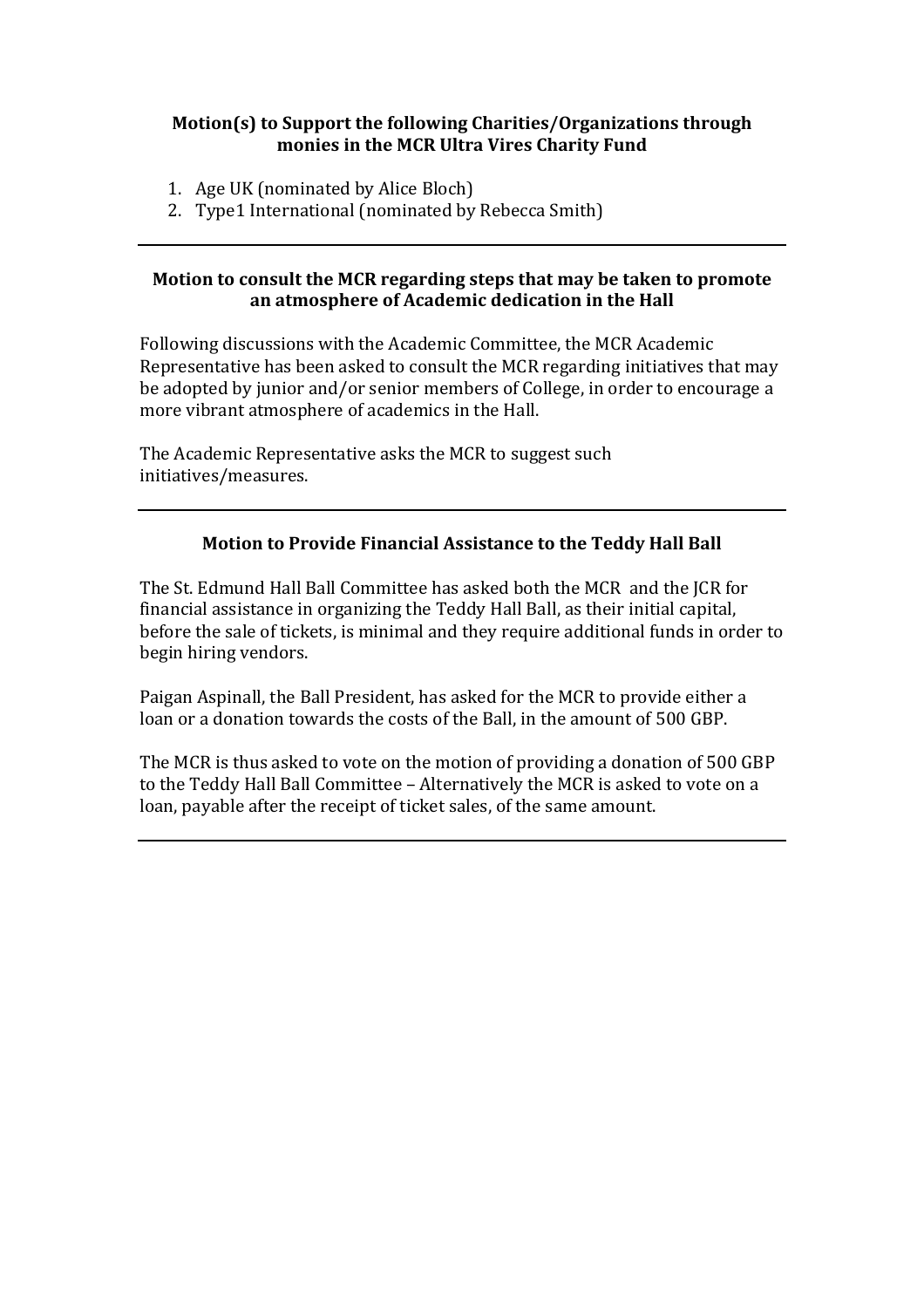### **APPENDIX – I**

# **CONSTITUTION OF THE ST. EDMUND HALL MCR ULTRA VIRES CHARITY FUND ---**

#### **SECTION I: NAME & OBJECT**

- 1. There shall be an association within St. Edmund Hall, University of Oxford (hereinafter, "the Hall"), known as the MCR Ultra Vires Charity Fund (hereinafter, "the Charity Fund")
- 2. The Charity Fund shall exist to collect a termly levy from the Members of the MCR and donate such funds to a registered charity, or organization whose objectives are deemed by the MCR to be charitable, or any other organization/association that the MCR deems eligible of monetary support.
- 3. Membership of the Charity Fund shall comprise all Ordinary Members of the St. Edmund Hall MCR, unless they opt out of membership.
- 4. Members shall subscribe to the Charity Fund by paying a termly levy. This levy shall be an imposed on an opt-out basis. Any person who opts not to pay the levy shall not be a member of the Charity Fund.

**---**

#### **SECTION II: MANAGEMENT & ACCOUNTS**

- 5. The Treasurer of the St. Edmund Hall MCR shall be responsible for managing the Charity Fund Bank Account, cheques for which shall require his/her signature.
- 6. The Bank Account shall be financed by a voluntary opt-out termly levy of a £5, which shall be made present on the Battels of all Members of the Charity Fund.
- 7. Motions for the disposal of funds from the Charity Fund shall be sent to the Vice-President of the MCR to be put on the Agenda for the final General Meeting of each Term, in accordance with the procedure for submitting Motions, as outlined in the Constitution of the MCR.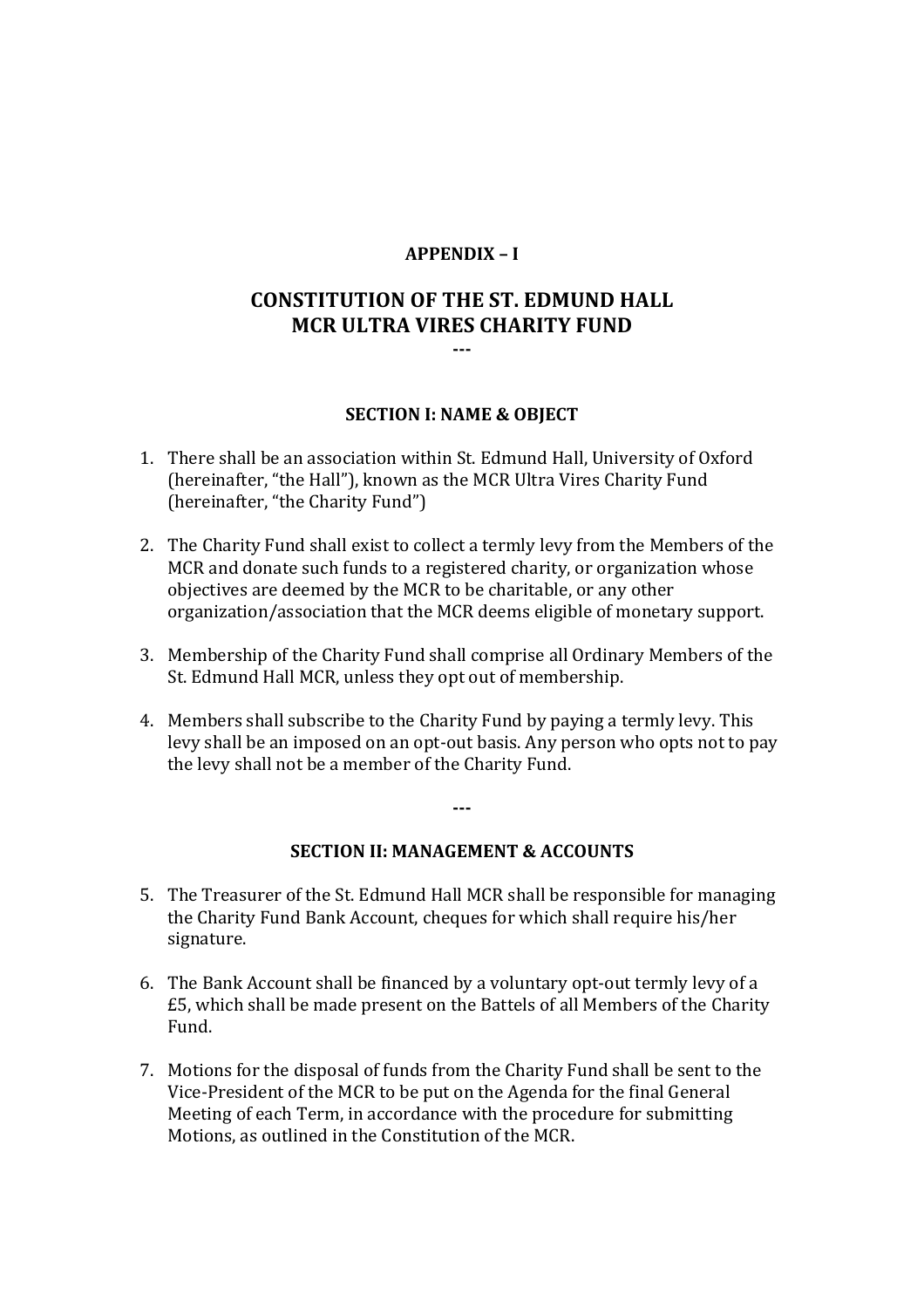- 8. A Motion to dispose of funds may be raised in any other General Meeting if the MCR agrees, by a simple majority vote, that a Motion has substantial time pressure and/or is considered urgent, and should be considered in a Meeting other than the final General Meeting of each Term.
- 9. A motion to dispose of funds from the Charity Fund shall require a simple majority at a General Meeting of the MCR. Funds authorised through such a motion shall be disposed of accordingly by the Treasurer, unless there is a deficit in the termly budget of the Charity Fund.
- 10. The Maximum amounts for donations to any one organisation/charity shall be as follows:
	- i.  $£500$  for charities in which an Ordinary Member of the MCR is directly involved or which involves MCR participation
	- ii.  $£250$  for charities in which an Ordinary Member of the MCR is not directly involved or which does not involve MCR participation
- 11. In case there is a surplus in the termly budget, the Treasurer, in coordination with the Welfare Officer(s), will nominate  $3$  charities for the disposal of the surplus funds. The surplus will be divided amongst the nominated charities in accordance with a proportion of votes of the Members of the Charity Fund, taken by an online vote.
- 12. In the case of a deficit in the termly budget, the budget will be divided between the charities/organisations, which have been approved by a Motion of the MCR, proportionally to their popularity, as surveyed by an online vote.
- 13. The Treasurer shall prepare an Annual Report of how funds have been spent, which shall be presented to the MCR President and Vice-President.
- 14. The Annual Report prepared by the Treasurer shall be made available on the MCR website.

#### **SECTION III: AMENDMENTS**

**---**

- 15. The provisions of this Constitution may be amended by a two-thirds majority at a General Meeting of the MCR and shall be, unless stated otherwise, effective immediately.
- 16. Amendments shall be subject to the subsequent approval of the Governing body.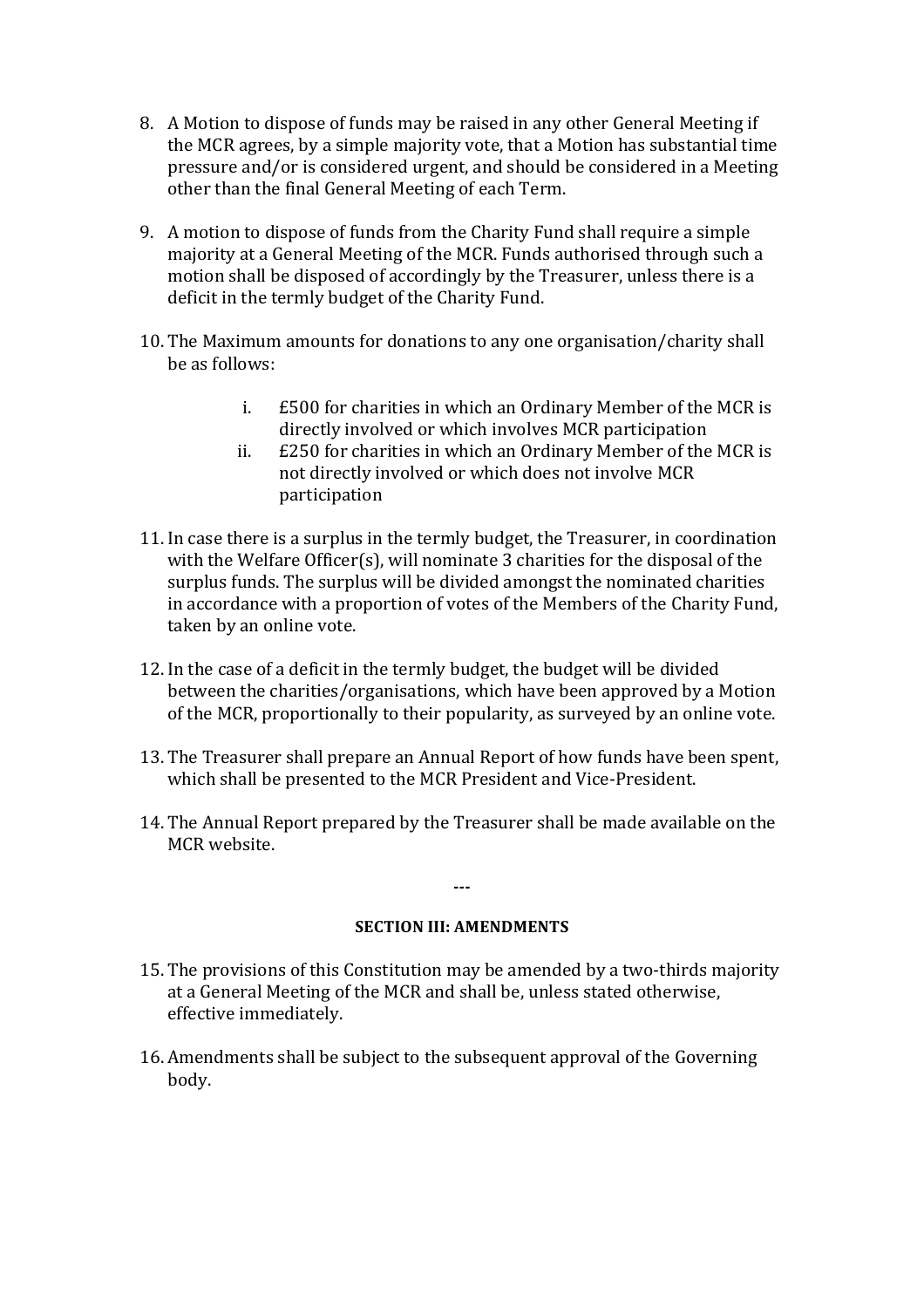# **Appendix II**

#### **Motion to Support Scholarships for Refugees (as drafted by the Oxford Students Refugee Council)**

This MCR notes:

- 1. The ongoing refugee crisis has displaced many thousands of students worldwide.
- 2. That these students have been deprived of the chance to pursue higher education courses in their native countries.
- 3. That the University of Oxford has yet to provide organized, clear and comprehensive financial and welfare support for refugee and asylumseeking students.
- 4. That the University of Oxford has a tradition of aiding students seeking asylum, as proven by the efforts of the Bureau of Information for Refugee Scholars in the 1930s.
- 5. Several other UK Universities have committed to funding scholarship places, such as Warwick University, York University, SOAS University of London, London School of Economics, and the University of East London.
- 6. The existence of the Oxford Students Refugee Campaign, which aims at coordinating the efforts of student, academic and administrative members of the Oxford University to work with refugee assistance organisations (e.g. CitizensUK, Article 26, Kiron University, ISNUK, Just Love, Asylum Welcome, Oxford City of Sanctuary, amongst others) to develop well-round financial and welfare support for displaced students, whose studies have been disrupted, to pursue their higher education at the Oxford University
- 7. That 1<sup>st</sup> week OUSU Council passed a motion mandating the OUSU sabbatical officers to support the work of the Campaign.
- 8. If every student at Oxford contributes £1 a month, the living costs of 20 refugee and asylum seeking students could be funded.
- 9. That asylum seekers already living in the UK are counted as foreign nationals, and are not eligible to receive a student loan or domestic tuition fee status.

This MCR believes:

- 1. That access to higher education should be based on merit, and not nationality, immigration status, race or financial situation.
- 2. That the University of Oxford has a duty to support refugee students.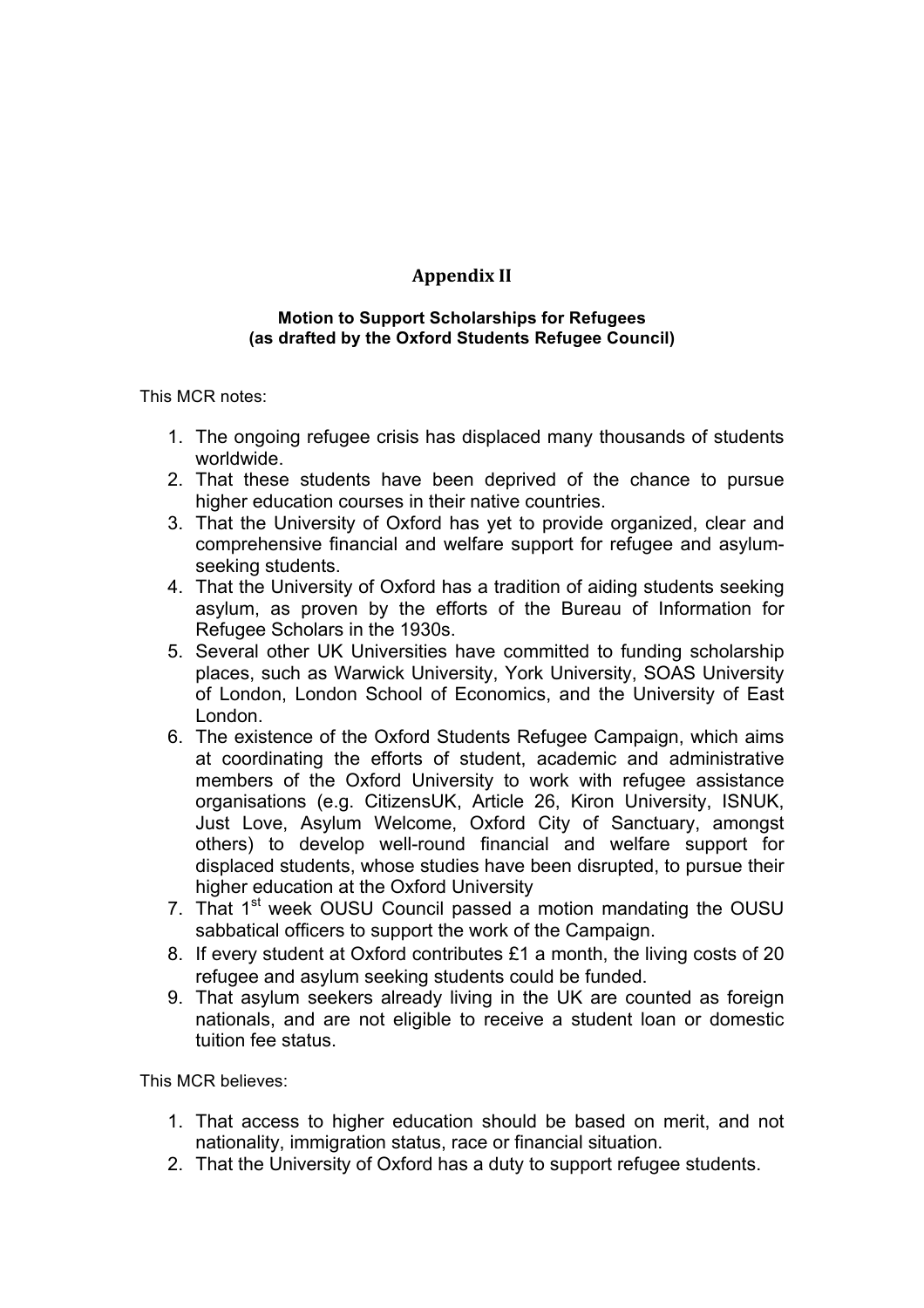- 3. Given that the University of Oxford is one of the leading universities in the world, by supporting this cause, it has the potential to influence the policy pertaining to student refugees at an international level.
- 4. Such a scheme would not only change the lives of the scholars, but also enrich the Oxford community, as well as demonstrate the students' commitment to sharing the excellent educational opportunities the University has to offer with those students whose studies have been disrupted due to war and persecution.
- 5. That creating these student funded scholarships would help put pressure on the University to provide long-term and sustainable financial support to refugee and asylum seeking students.

This MCR resolves to:

- 1. Commit to implementing an opt-out levy of £4 per term, in the form of a battels charge, for two years, subject to the successful implementation of the campaign. This will go towards the Oxford Students Refugee Scholarships fund that would provide expected refugee and asylum seeking students with a stipend.
- 2. Mandate the MCR President to send  $oxrcampajgn@gmail.com$  an email with the header 'St. Edmund Hall' MCR supports Oxford Students Refugee Scholarships'.
- 3. Mandate the MCR President to inform College Officers and Governing Body that this motion has been passed and ask they support the campaign as individuals and as a college body.
- 4. Mandate the President and OUSU Rep to support all OUSU council motions consistent with the beliefs set out in this motion.
- 5. Mandate the [JCR/MCR] OXSRC representative to keep the common room up to date with the Oxford Students Refugee Campaign.